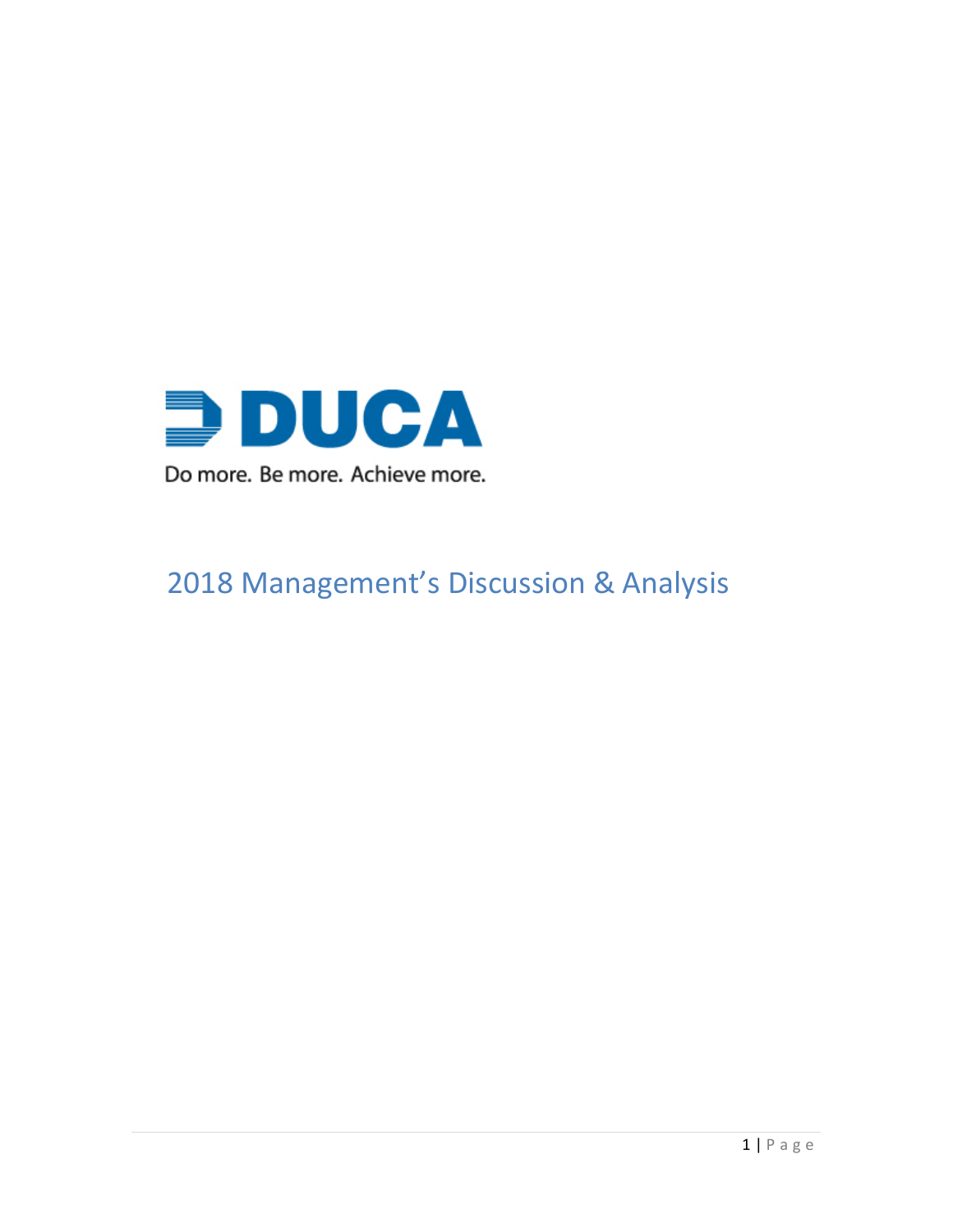# Management's Discussion & Analysis

This Management Discussion & Analysis ("MD&A") is provided to assist Members with interpreting DUCA's results of operations and financial condition for the fiscal year ended December 31, 2018, as compared to December 31, 2017. The MD&A should be read in conjunction with the audited financial statements, which have been prepared in accordance with International Financial Reporting Standards ("IFRS"). Effective January 1, 2018, DUCA adopted a new standard, IFRS 9: Financial Instruments ("IFRS 9"). Comparative periods have not been restated. Differences in the carrying amounts of financial assets and liabilities resulting from the adoption of IFRS 9 are recognized in retained earnings as at January 1, 2018. Accordingly, certain prior year figures may not be comparable. All amounts in the MD&A are expressed in Canadian dollars.

### **Caution Regarding Forward-LookingStatements**

This MD&A may include forward-looking statements which by their very nature require management to make assumptions and involve inherent risks and uncertainties. Forward-looking statements are typically identified by the words "believe", "expect", "anticipate", "intend", "estimate", "may increase", "may impact", and other similar expressions, or future or conditional verbs such as "will", "should", "would" and "could". Several important factors, many of which are beyond management's control, could cause actual future results, conditions, actions or events to differ materially from the targets, projections, expectations, estimates or intentions expressed in forward-looking statements. These factors include, but are not limited to, changes in general economic conditions in Canada, particularly those in Ontario; legislative or regulatory developments; changes in accounting standards or policies; and DUCA's success in anticipating and managing the risks inherent in these factors. Readers are cautioned that the foregoing list is not exhaustive. Undue reliance should not be placed on forward-looking statements as actual results may differ materially from expectations. DUCA does not undertake to update any forward-looking statements contained in this annual report.

DUCA uses several financial measures to assess its performance. Some of these measures are not calculated in accordance with IFRS, are not defined by IFRS and do not have standardized meanings that would ensure consistency and comparability between companies using these measures. They are therefore unlikely to be comparable to similar measures presented by other credit unions and financial institutions and should not be viewed in isolation from or as a substitute for IFRSresults.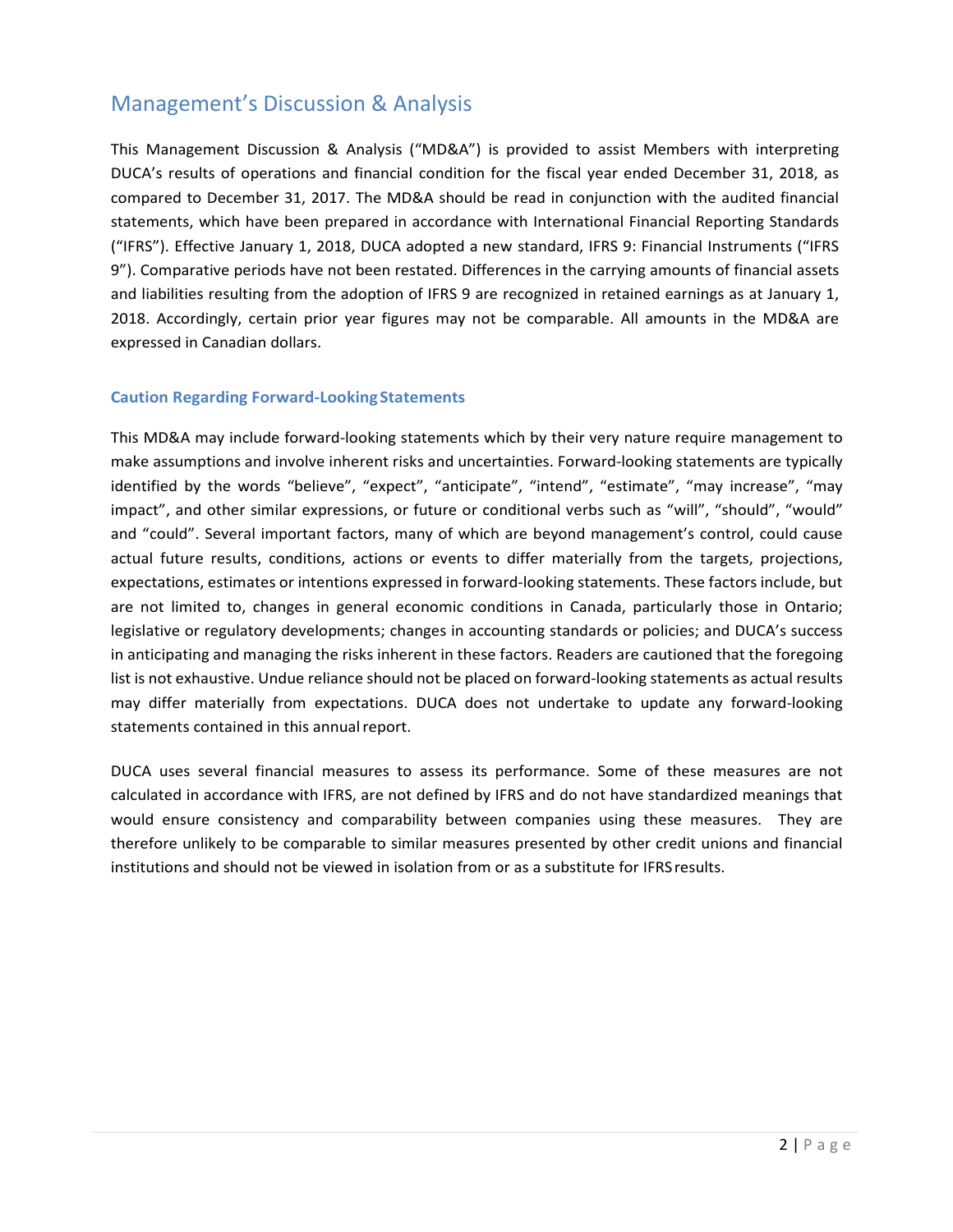- Comprehensive income for the year ended December 31, 2018 was \$11.0 million compared to \$13.0 million for the year ended December 31, 2017.
- Income before patronage, tax and other comprehensive income for the year ended December 31, 2018 was \$16.1 million compared to \$18.3 million for the year ended December 31, 2017.
- Interest and investment revenue of \$111.8 million for the year ended December 31, 2018 was up by 19.5% year-over-year while net interest income of \$49.7 million was essentially flat compared to the prior year.
- The provision for (recovery of) credit losses of \$(0.3) million was essentially flat year-over-year.
- Non-interest expense of \$40.9 million was \$2.1 million higher than the prior year.
- Return on average equity ("ROE") was 7.2% for the year ended December 31, 2018 compared with 7.9% for 2017.
- Total assets were \$3.374 billion at December 31, 2018 compared with \$2.776 billion at the end of 2017 and up 21.6% year-over-year.
- Assets under administration, which include off-balance sheet wealth management assets, were \$3.597 billion compared with \$3.012 billion in 2017, up 19.4% year-over-year.
- Member Loans increased to \$2.899 billion, up 19.7% from \$2.422 billion at the end of 2017 primarily resulting from strong performance in residential mortgage growth.
- Member deposits increased to \$2.539 billion, up 26.2% from \$2.012 billion at the end of 2017. DUCA had two successful Earn More Savings Account campaigns during 2018.
- Securitization balances increased to \$633.4 million up 18.0% from \$536.8 million at the end of 2017. DUCA will continue to fund a certain portion of its residential mortgage growth through this channel as securitization provides stable access to long-term funding at an attractive cost.
- DUCA returned \$1.2 million to its Members in the form of a patronage return. Cumulatively, since 1998, DUCA has returned over \$73.7 million to its Members in Class A dividends and patronage returns. Cumulatively, since 2017, DUCA has paid a total of \$2.5 million in Class B dividends to holders of Class B investment shares.
- Regulatory capital ratio was 5.4% at December 31, 2018 compared with 6.3% at the end of 2017. The regulatory minimum requirement is 4.0%.
- The Risk-Weighted capital ratio was 11.8% at December 31, 2018 compared with 12.2% at December 31, 2017. The regulatory minimum requirement is 8.0%.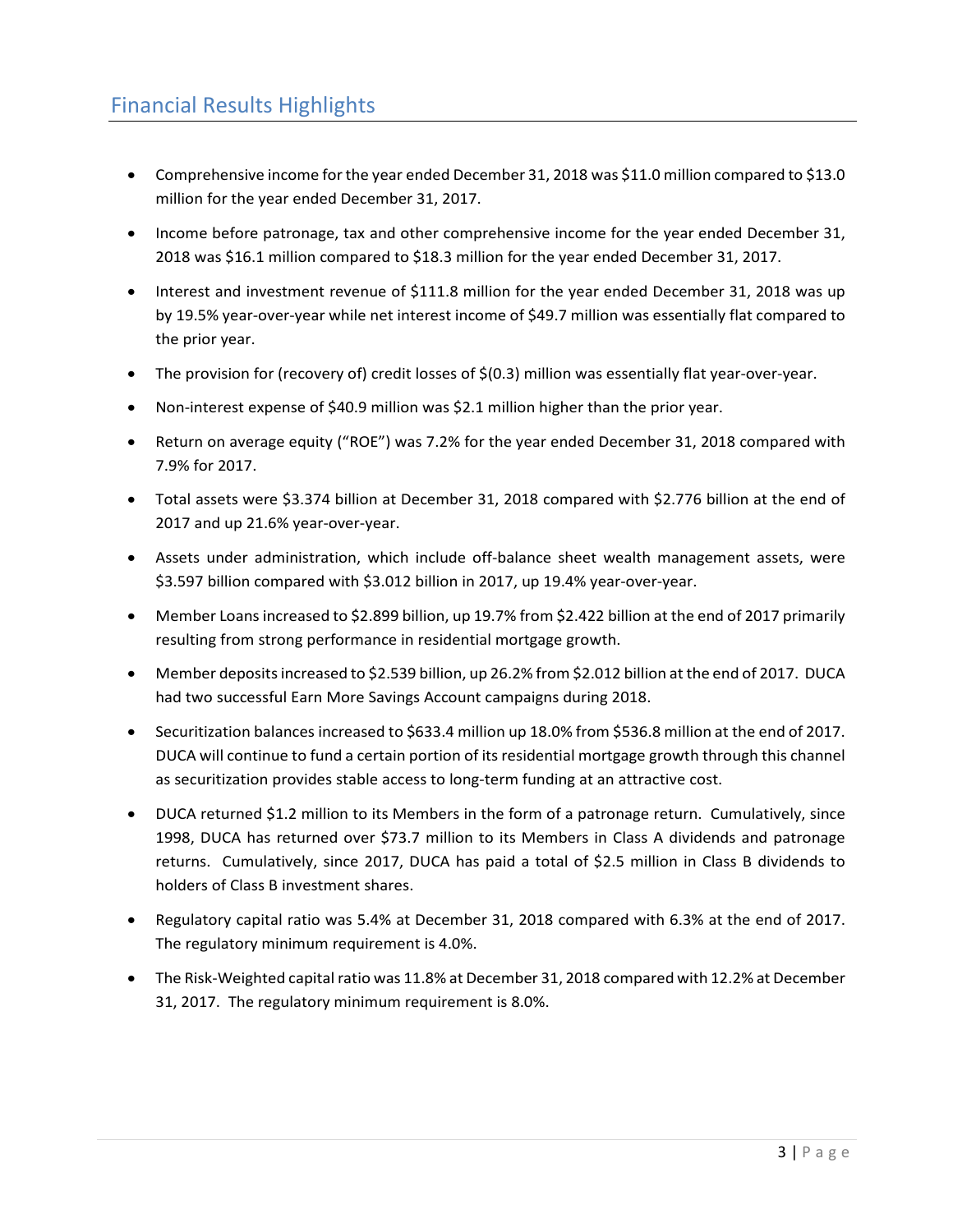



The **Risk Weighted Capital Ratio** is the ratio of regulatory capital divided by risk weighted assets, expressed as a percent. Risk weighted assets is the sum of the absolute value of assets in specified categories multiplied by a corresponding percent, varying between 0% and 100% depending on the risk attributed to each category.

DICO requires a minimum risk weighted capital ratio of 8.0%. DUCA's Board of Directors has established a minimum ratio of 10.5%. The capital ratio was 11.8% in 2018 compared with 12.2% in the prior year. The reduction from 2017 is primarily resulting from balancesheet growth.

The **Capital Ratio** is the ratio of regulatory capital divided by total assets.

DICO requires a minimum capital ratio of 4.0%. DUCA's Board of Directors has established a minimum ratio of 4.8% for 2018. The capital ratio was 5.4% at December 31, 2018 compared with 6.3% in 2017. The reduction from 2017 was primarily attributable to asset growth.



In 2018, DUCA's policy required the liquidity ratio to be a minimum of 10.0%. In 2017, the policy limit was a range of 10.0% to 20.0%. Prior to 2017, the policy limit was a range of 6.0% to 12.0%.

DICO requires the Credit Union to comply with additional liquidity metrics which are discussed on pages 16 - 17.

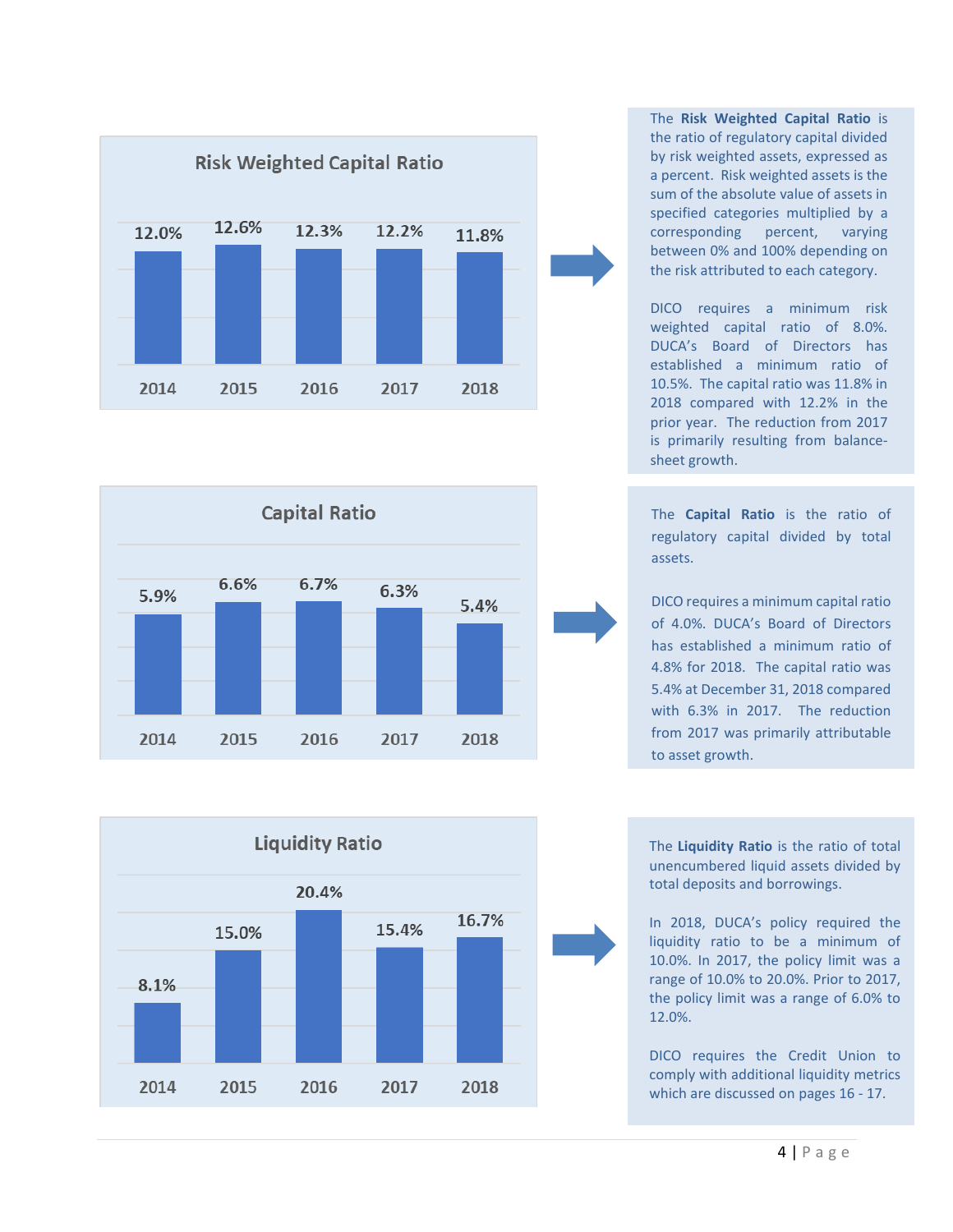



The **Cost Efficiency Ratio ("CER")** (or **Expense-to-Revenue Ratio**) is a measure of operational efficiency. It is calculated as non-interest expense divided by total revenue, expressed as a percentage.

DUCA's CER was 72.1% for the year ended December 31, 2018, up from 68.5% in the prior year. Net interest income and non-interest income were essentially flat at \$56.7 million while operating expenses increased by \$2.1 million to \$40.9 million. The increase in operating expense reflects focused investment and spending to support planned growth and development of the Credit Union.

The **Return on Equity** (ROE) is calculated as net income as a percentage of average Members' equity.

DUCA's ROE was 7.2% during 2018 compared to 7.9% in 2017 primarily due to lower net income in 2018. Overall revenue was flat while operating expenses increased \$2.1 million due to investments in people, marketing and technology to support planned growth and development of the Credit Union.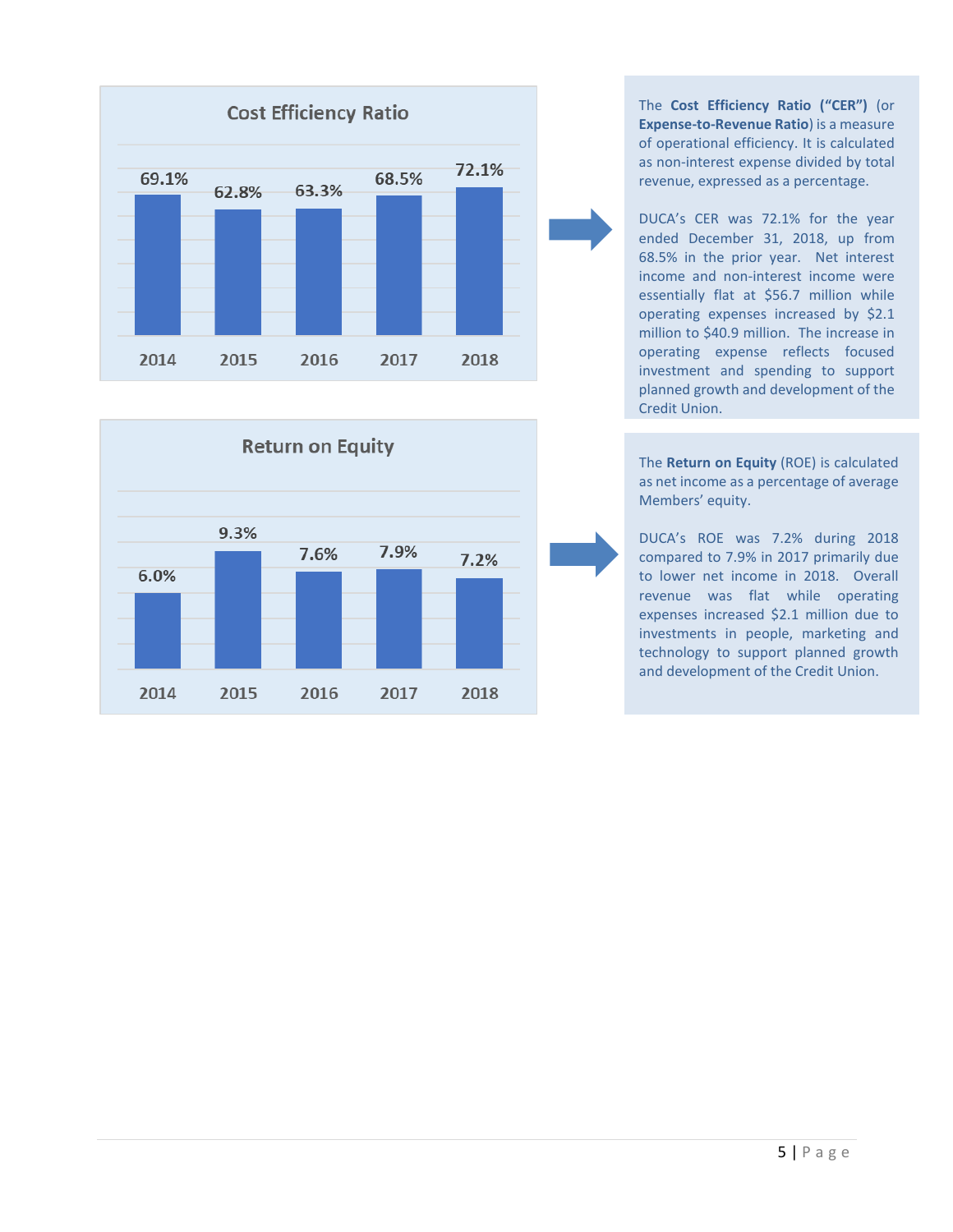# 2018 Financial Performance Review

### Net Interest Income

Net interest income is comprised of earnings on assets, such as loans and securities less interest expense paid on liabilities, such as deposits and securitizations. Net interest margin is the ratio of net interest income to average earning assets, expressed as a percentage or in basis points.

The table that follows summarizes the year-over-year changes in our net interest income, product portfolio mix and yields.

| (\$ millions)                         | 2018                      |                          |        | 2017 |                           |                          |        |      |
|---------------------------------------|---------------------------|--------------------------|--------|------|---------------------------|--------------------------|--------|------|
|                                       | Average<br><b>Balance</b> | Interest                 | Mix    | Rate | Average<br><b>Balance</b> | <b>Interest</b>          | Mix    | Rate |
| Cash Equivalents and Investments      | 392.0                     | 7.2                      | 12.7%  | 1.8% | 362.0                     | 4.5                      | 13.8%  | 1.4% |
| Personal Loans                        | 13.0                      | 0.6                      | 0.4%   | 5.0% | 11.0                      | 0.5                      | 0.4%   | 4.3% |
| Residential Mortgages                 | 1,772.0                   | 52.5                     | 57.6%  | 2.8% | 1,327.0                   | 35.7                     | 50.5%  | 2.7% |
| Commercial Loans/Mortgages            | 881.0                     | 51.5                     | 28.7%  | 5.8% | 907.0                     | 52.9                     | 34.5%  | 5.8% |
| Other                                 | 17.0                      | $\overline{\phantom{a}}$ | 0.6%   |      | 20.0                      | $\overline{\phantom{a}}$ | 0.8%   |      |
| Total assets                          | 3,075.0                   | 111.8                    | 100.0% | 3.5% | 2,627.0                   | 93.6                     | 100.0% | 3.6% |
|                                       |                           |                          |        |      |                           |                          |        |      |
| Deposits                              | 2,293.0                   | 49.7                     | 74.6%  | 2.1% | 1,948.0                   | 36.7                     | 74.2%  | 1.9% |
| Borrowings & Securitization           | 600.0                     | 12.4                     | 19.5%  | 2.0% | 502.0                     | 8.8                      | 19.0%  | 1.9% |
| Other                                 | 11.0                      | $\overline{\phantom{0}}$ | 0.3%   |      | 15.0                      |                          | 0.6%   |      |
| <b>Total liabilities</b>              | 2,904.0                   | 62.1                     | 94.4%  | 2.1% | 2,465.0                   | 45.5                     | 93.8%  | 1.9% |
| Members' equity                       | 171.0                     | $\blacksquare$           | 5.6%   |      | 162.0                     | $\overline{\phantom{a}}$ | 6.2%   |      |
| Total liabilities and Members' equity | 3,075.0                   | 62.1                     | 100.0% | 2.0% | 2,627.0                   | 45.5                     | 100.0% | 1.8% |
| Net Interest Income                   |                           | 49.7                     |        | 1.5% |                           | 48.1                     |        | 1.8% |

Interest and investment income were \$111.8 million for the year ended December 31, 2018 compared with \$93.6 million for the year ended December 31, 2017. The increase of \$18.2 million or 19.4% was primarily a result of higher average interest earning assets, partially offset by overall lower average asset yields. Average yields on loans and investments were 3.5% for the year ended December 31, 2018 compared with 3.6% for the prior year. Lower commercial loan balances resulting from the management of certain large commercial credit exposures and efforts to diversify the commercial loan portfolio, contributed to the overall lower yields compared to the prior year.

Interest expense on deposits was \$49.7 million for the year ended December 31, 2018 compared with \$36.7 million for the prior year. The interest expense average rate was 2.1% compared with 1.9% for the prior year. The increase of 20 basis points was largely a result of a competitive deposit market and a rising interest rate environment during the year.

Securitization and borrowing costs were \$12.4 million, up \$3.6 million or 40.9% due to higher levels of securitization balances and borrowings during 2018 and higher funding costs. The overall average funding cost rate of borrowings and securitization increased from 1.9% to 2.0%.

The overall average funding cost rate increased from 1.8% to 2.0% year-over-year, as a result of the aforementioned items.

The overall net interest income rate was 1.5% for the year ended December 31, 2018 compared to 1.8% for the year ended December 31, 2017.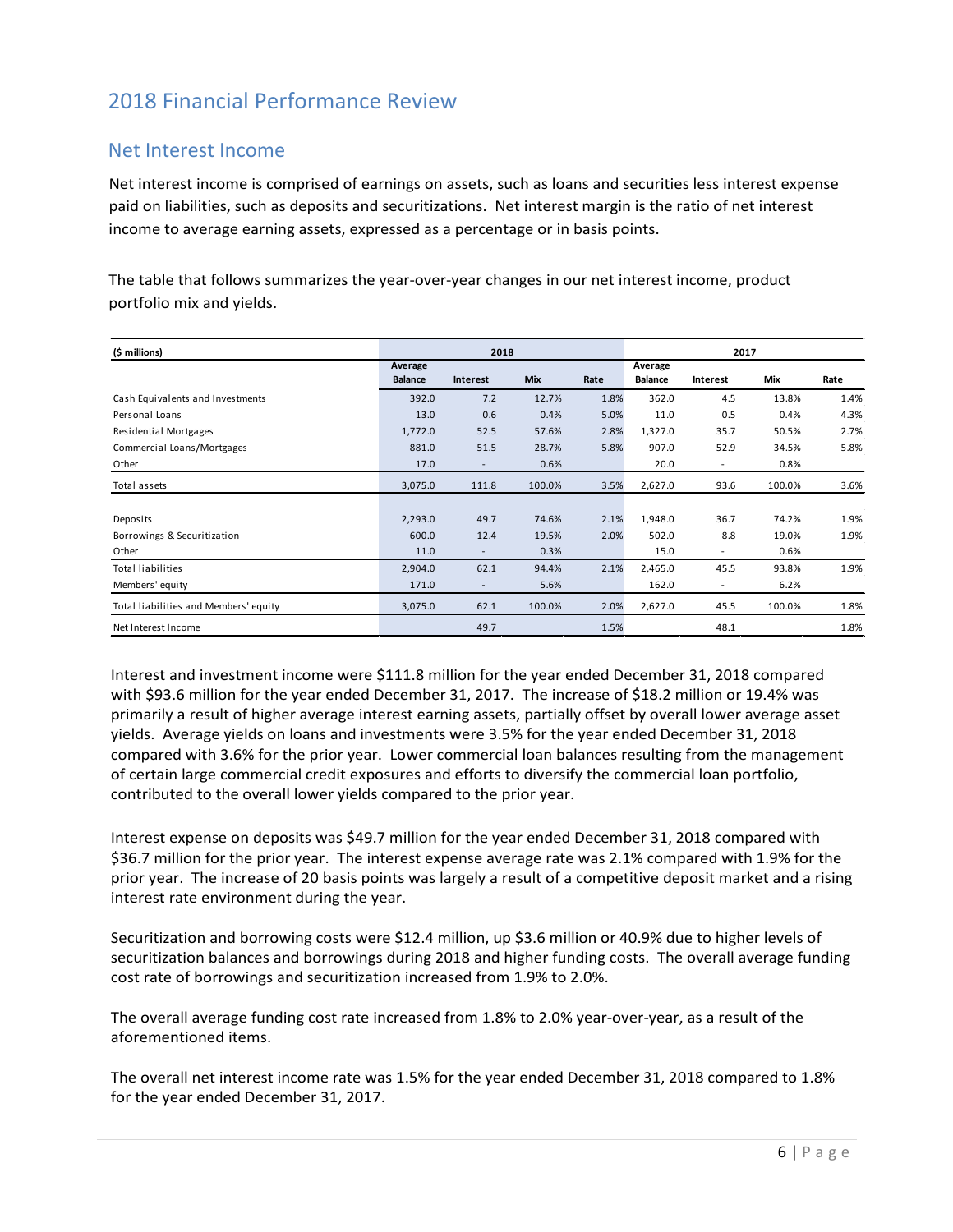### Non-Interest Income

| (\$ millions)                            |        | 2018       |                        |        | 2017       |                        |  |  |
|------------------------------------------|--------|------------|------------------------|--------|------------|------------------------|--|--|
|                                          | Income | <b>Mix</b> | % of average<br>assets | Income | <b>Mix</b> | % of average<br>assets |  |  |
| Loan fees                                | 2.5    | 35.5%      | 0.1%                   | 3.5    | 40.7%      | 0.1%                   |  |  |
| Service fees                             | 1.3    | 18.9%      | 0.0%                   | 1.4    | 15.8%      | 0.1%                   |  |  |
| Foreign exchange gains and losses        | 0.3    | 4.6%       | 0.0%                   | 0.6    | 6.5%       | $0.0\%$                |  |  |
| Wealth Management fees                   | 1.6    | 22.7%      | 0.1%                   | 1.8    | 21.0%      | 0.1%                   |  |  |
| Rental Income                            | 0.3    | 3.9%       | 0.0%                   | 0.3    | 3.1%       | 0.0%                   |  |  |
| Unrealized (losses) gains on investments | (0.3)  | $(4.6\%)$  | 0.0%                   | 0.5    | 5.2%       | $0.0\%$                |  |  |
| Other (non-recurring)                    | 1.3    | 19.0%      | 0.0%                   | 0.6    | 7.7%       | $0.0\%$                |  |  |
| Total                                    | 7.0    | 100.0%     | 0.2%                   | 8.7    | 100.0%     | 0.3%                   |  |  |

Non-interest income, which comprises all revenues other than net interest income decreased by \$1.7 million or 19.5% to \$7.0 million in 2018.

Lower commercial loan originations and balances resulted in \$1.0 million of lower loan fees year-overyear. Wealth fees were lower by \$0.2 million as a result of lower assets under management balances.

We also recorded a mark-to-market adjustment on certain investments of \$(0.9) million given market performance during the fourth quarter of 2018.

These were partially offset by higher one-time fees of \$0.6 million resulting from the settlement of certain delinquent commercial loans during 2018, which is included in other (non-recurring) fees.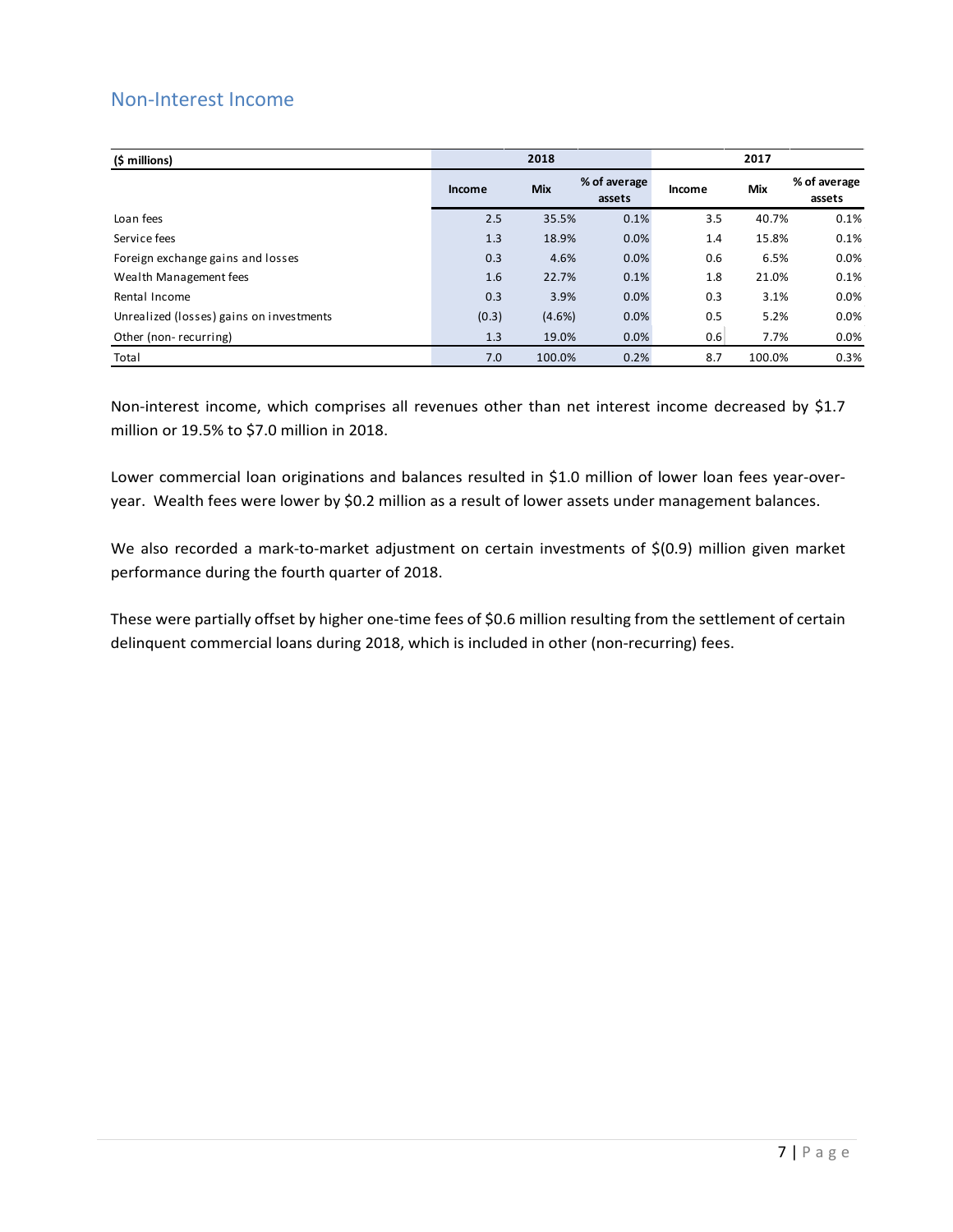### Provision for Credit Losses

Effective January 1, 2018, DUCA adopted a new standard, IFRS 9: Financial Instruments. Comparative periods have not been restated. Differences in the carrying amounts of financial assets and liabilities resulting from the adoption of IFRS 9 are recognized in retained earnings as at January 1, 2018. Under IFRS 9, the amount of the provision for Expected Credit Losses ("ECLs") on Stage 3 impaired loans is generally consistent with the specific provision under IAS 39 in prior years, and the amount of the provision for ECLs on Stage 1 and Stage 2 performing loans is generally consistent with the collective provision under IAS 39. DUCA recorded a transition adjustment of (\$1.3) million to the opening retained earnings balance for 2018.

| (\$ millions)                                           | 2018    | 2017    |
|---------------------------------------------------------|---------|---------|
| Transition adjustment from IAS 39 to IFRS 9             | (1.3)   |         |
| Provision for credit losses                             | (0.3)   | (0.4)   |
| Loan write offs, net of recoveries                      | 1.1     | 0.3     |
| Total gross loans, December 31                          | 2,898.7 | 2,422.1 |
|                                                         |         |         |
| Stage 1 ECL allowance                                   | 3.8     | N/A     |
| Stage 2 ECL allowance                                   | 1.8     | N/A     |
| Stage 3 ECL allowance                                   | 0.8     | N/A     |
| Total allowance for expected credit losses, December 31 | 6.4     | N/A     |
|                                                         |         |         |
| Collective allowance                                    | N/A     | 7.2     |
| Specific allowance                                      | N/A     | 2.0     |
| Total allowance for credit losses, December 31          | N/A     | 9.2     |

The Credit Union's provision for credit losses was (\$0.3) million for the year ended December 31, 2018 compared to (\$0.4) million for the prior year.

During 2018, DUCA settled certain commercial loans that had specific provisions allocated in prior years resulting in a net recovery of \$0.6 million. DUCA recorded an increase in the provision for credit losses on performing loans of \$0.3 million primarily as a result of growth in residential loan balances, partially offset by lower commercial loan balances.

Note 7 to the Financial Statements has additional disclosures with respect to the allowance for credit losses, the movement of ECLs, the portfolio rating of loans by Above Standard, Standard and Below Standard and delinquency aging analysis.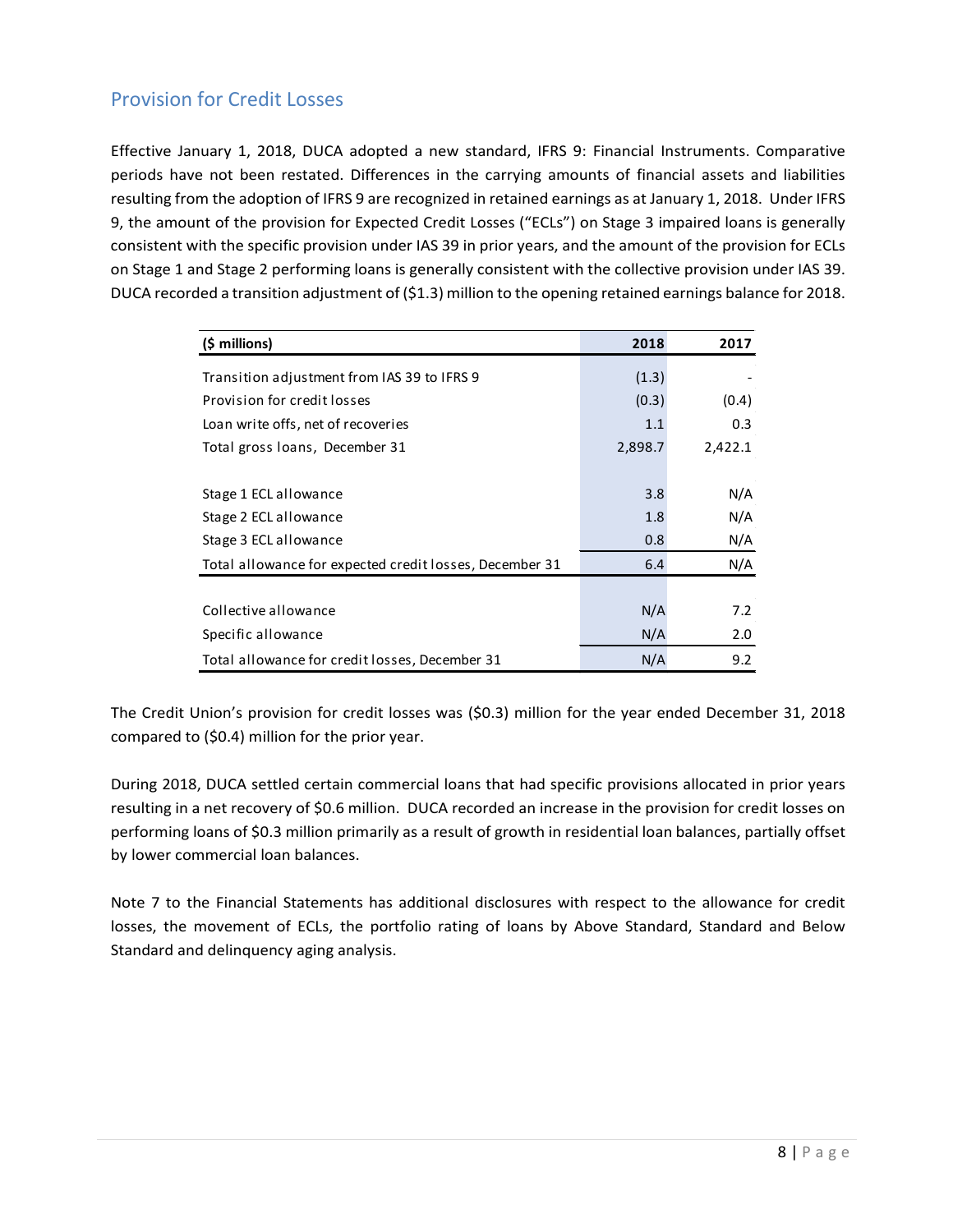### Non-Interest Expense

| (\$ millions)                                     |                | 2018       |                        |         | 2017       |                        |
|---------------------------------------------------|----------------|------------|------------------------|---------|------------|------------------------|
|                                                   | <b>Expense</b> | <b>Mix</b> | % of average<br>assets | Expense | <b>Mix</b> | % of average<br>assets |
| Salaries and benefits                             | 22.4           | 54.7%      | 1.7%                   | 18.2    | 46.7%      | 0.7%                   |
| Occupancy                                         | 3.5            | 8.6%       | 0.1%                   | 2.8     | 7.3%       | 0.1%                   |
| Depreciation and amortization                     | 1.5            | 3.7%       | 0.0%                   | 1.4     | 3.5%       | 0.1%                   |
| Deposit insurance                                 | 1.7            | 4.2%       | 0.1%                   | 1.8     | 4.5%       | 0.1%                   |
| Directors and committees                          | 0.5            | 1.1%       | 0.0%                   | 0.4     | 1.1%       | 0.0%                   |
| Other operating and administrative expenses       |                |            |                        |         |            |                        |
| Technology                                        | 3.6            | 8.9%       | 0.1%                   | 2.5     | 6.5%       | 0.1%                   |
| Marketing                                         | 3.0            | 7.4%       | 0.1%                   | 2.0     | 5.2%       | 0.1%                   |
| Professional fees                                 | 2.7            | 6.7%       | 0.1%                   | 2.3     | 5.9%       | 0.1%                   |
| Loss on derivative instruments                    | 0.1            | 0.2%       | 0.0%                   | 0.0     | 0.0%       | 0.0%                   |
| Other expenses                                    | 1.9            | 4.5%       | 0.1%                   | 7.4     | 19.3%      | 0.3%                   |
| Total other operating and administrative expenses | 11.3           | 27.7%      | 0.4%                   | 14.2    | 36.6%      | 0.5%                   |
|                                                   |                |            |                        |         |            |                        |
| Total                                             | 40.9           | 100.0%     | 1.3%                   | 38.8    | 100.0%     | 1.5%                   |

Total non-interest expenses in 2018 were \$40.9 million, up \$2.1 million or 5.4% from the prior year.

The CER was 72.1% compared to 68.5% for the years ended December 31, 2018 and 2017, respectively. The increase in the CER was primarily attributable to higher non-interest expense resulting from staffing costs as DUCA continues to invest in people and infrastructure to better serve Members, technology and marketing costs.

Salaries and benefits were \$22.4 million, up \$4.2 million or 23.1% from the prior year. Overall full-time equivalent ("FTE") employees were 250, up 60 FTEs or 31.6% from the prior year.

Occupancy costs were \$3.5 million, up \$0.7 million or 25.0% from the prior year. During 2018, DUCA invested in refurbishing certain branches and leased out additional space for its head office staff.

Depreciation and amortization expenses were \$1.5 million, up \$0.1 million from the prior year primarily as a result of additional spend on computer equipment and the new branch in Mount Albert.

Technology costs increased to \$3.6 million, up \$1.1 million or 44.0% from 2017. During 2018, DUCA renegotiated its contract with its banking system service provider resulting in additional fees for development and incurred higher licensing fees and software development for other applications, including the Account Opening System and the Loan Origination System.

Marketing costs increased to \$3.0 million, up \$1.0 million or 50.0% from 2017 due to a continued focus on DUCA's digital marketing strategy, brand marketing and the Earn More Savings Deposit campaigns.

In 2017, DUCA established reserves of \$2.8 million for certain legal matters. These matters were settled satisfactorily in DUCA's favour resulting in the reversal of \$2.0 million in 2018 in other expenses.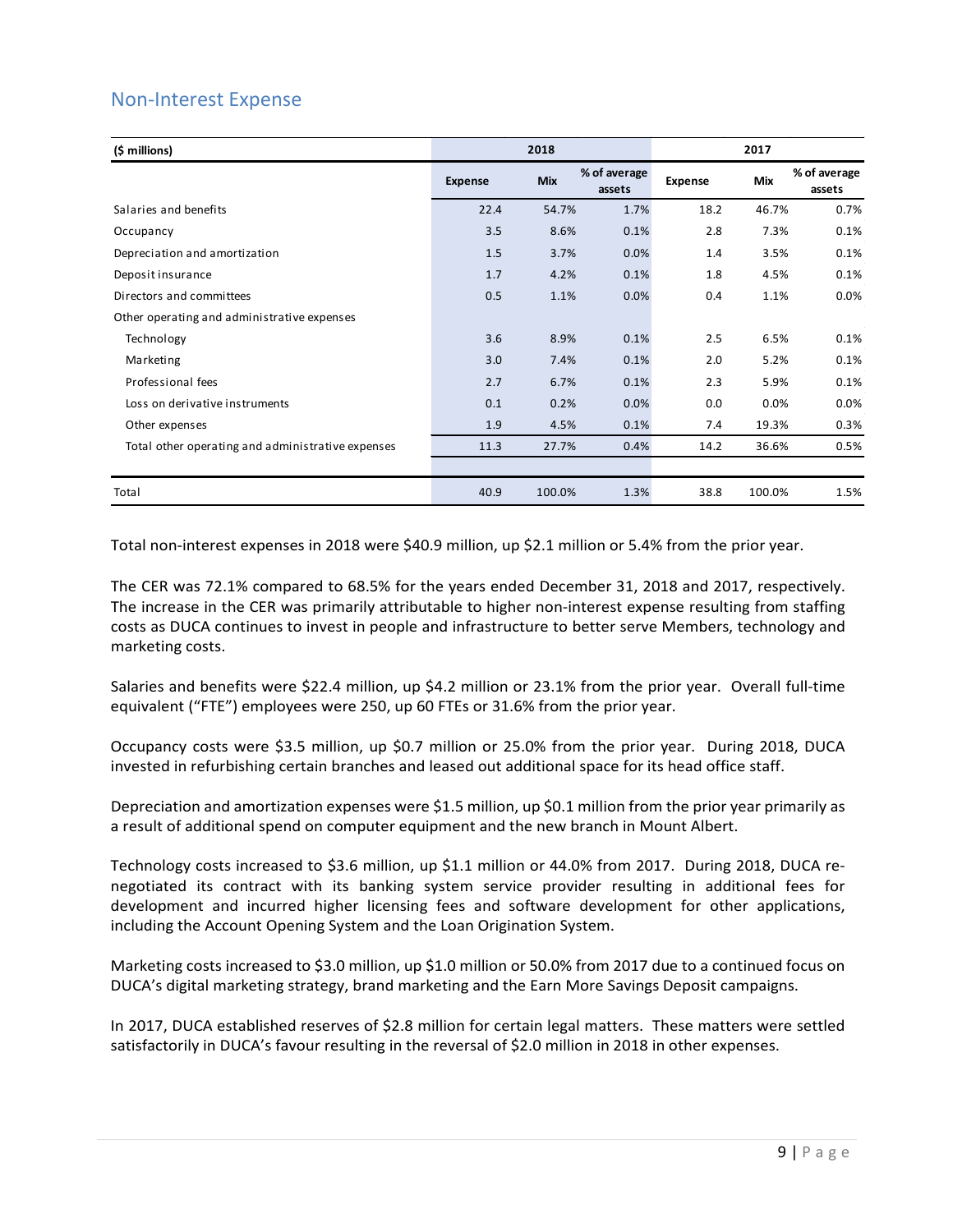# Financial Condition Review

Total assets were \$3.374 billion at December 31, 2018 compared with \$2.776 billion at the end of 2017 and up 21.6% for the year as a result of higher loan and investment balances.

DUCA's loan growth during 2018 was \$476.7 million resulting in an increase in loan balances of 19.7% from 2017's loan balances of \$2.422 billion.

Residential mortgage balances increased by \$529.4 million or 36.9% (2017 - \$306.2 million, 27.1%). DUCA continued to have good success in mortgage originations through its mortgage broker channel. During 2018, net growth in this channel was \$391.2 million compared with \$285.6 million in 2017.

In October 2017, DUCA expanded its mortgage product suite to include near-prime mortgage originations. DUCA's near-prime mortgage portfolio increased to \$341.7 million at the end of 2018 compared to \$145.7 million in 2017. The near-prime mortgage portfolio grew by \$196.0 million in 2018.

To diversify our retail channels, DUCA launched the mobile-mortgage specialist channel in 2018. The mobile mortgage specialists will meet Members at a time and place that is convenient to the Member and are not restricted to doing business at a branch or during branch hours. Loan growth in this channel was over \$50.0 million and DUCA will continue to invest in the channel in 2019.

Our commercial loan balances decreased by \$51.2 million or 5.3%. The commercial finance team has been managing down certain large commercial credit exposures and new loan origination has been rebalanced to be less reliant on large commercial and land transactions.

Total loans in arrears decreased to \$36.8 million at the end of 2018 compared with \$69.7 million at December 31, 2017. The decrease was primarily due to the effective management of certain large commercial credit exposures.

Investments and cash resources totaled \$449.8 million at December 31, 2018, up from \$334.1 million in 2017. This increase was primarily due to higher cash and investment balances on hand as at December 31, 2018 resulting from the Earn More Savings promotion in place during December 2018.

Member deposits increased to \$2.539 billion at December 31, 2018, up 26.2% from 2017. The increase in Member deposits is largely attributable to two successful Earn More Savings campaigns during 2018.

DUCA continued its program of securitizing residential mortgages though Canada Mortgage and Housing Corporation ("CMHC") National Housing Act Mortgage-Backed Securities (NHA MBS) and Canada Mortgage Bond ("CMB") Programs. Securitizing mortgages is an additional funding mechanism and allows DUCA the opportunity to obtain funding at attractive rates compared to other sources, as well as matching the maturity terms of the underlying mortgages. In October 2017, the Department of Finance ("DoF") announced new housing rules including a stress test using the Bank of Canada's 5-year posted fixed rate for all insured mortgages and maximum amortization of 25 years and maximum property value of \$1.0 million for low-ratio mortgage insurance and no rentals or refinancings. The new rules have resulted in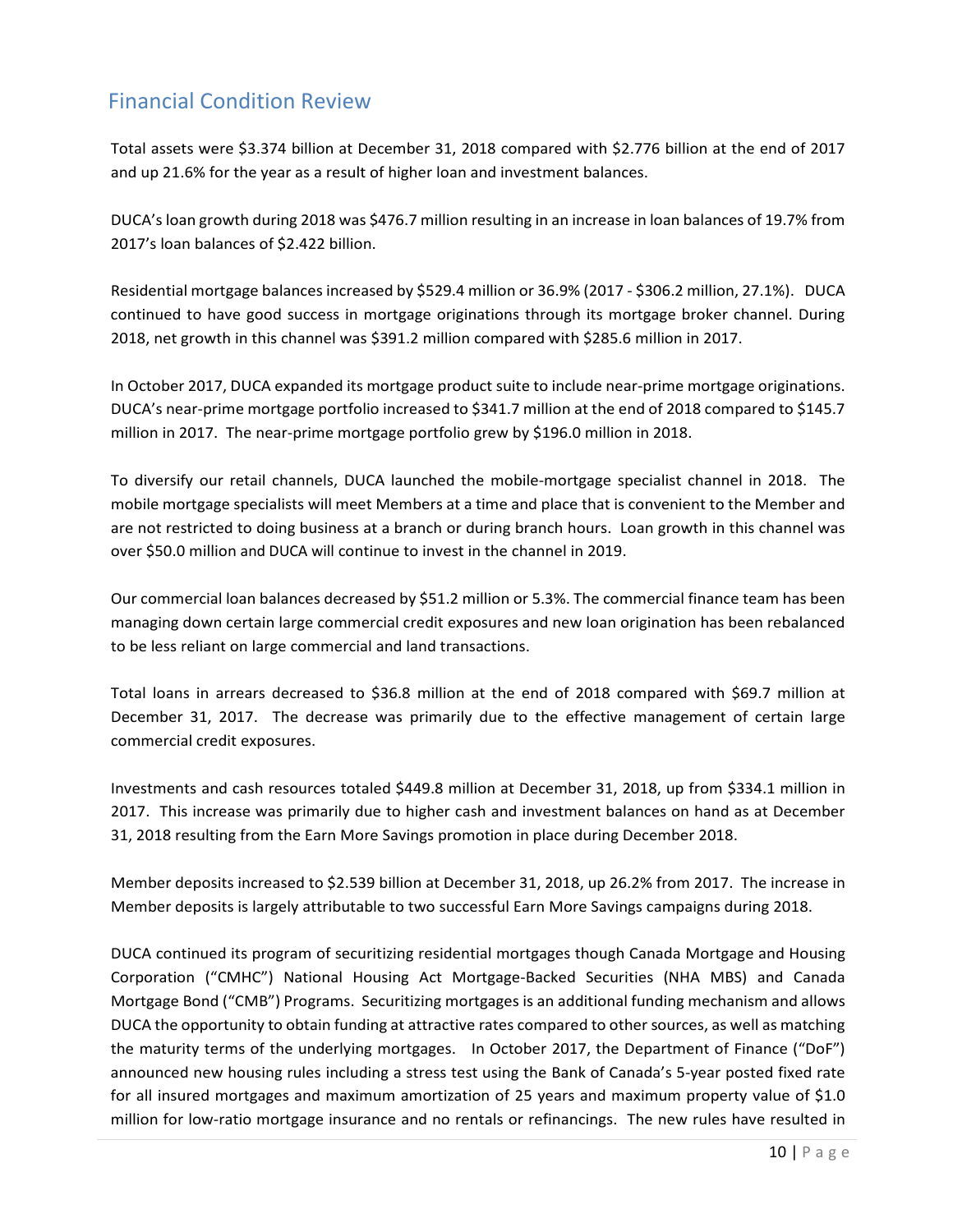lower volumes of insured and insurable mortgages, reducing DUCA's overall securitization volumes. While securitization balances increased to \$633.4 million, up \$96.6 million or 18.0% from the prior year, a smaller portion of our mortgage originations were securitizable because of the changes. DUCA's portion of residential mortgages that have been securitized was 32.2% the end of 2018 compared with 37.4% at the end of 2017.

DUCA's credit facilities to support its operations include an \$80.0 million facility with Central 1, a \$125.0 million facility (2017 - \$75.0 million) with Desjardins and a \$14.0 million facility with a Canadian bank. These arrangements provide DUCA with additional borrowing facilities and at the same time enable DUCA to more effectively manage cash flows, liquidity and yield optimization.

DUCA also has a \$50.0 million facility with Central 1 for the guarantee of payments on third party Municipalities, Universities, School Boards and Hospital ("MUSH") deposits with DUCA.

None of the facilities were drawn at December 31, 2018 compared to \$34.5 million at December 31, 2017.

Regulatory capital was \$180.9 million at December 31, 2018 up from \$173.8 million at December 31, 2017 driven by net income in 2018 and partially offset by share redemptions and Class B dividends.

DUCA's regulatory capital ratio to total assets was 5.4% at the end of 2018 compared with 6.3% at the end of 2017 and exceeds the minimum of 4.0% stipulated in the Credit Unions and Caisses Populairies Act, 1994 (the "Act").

DUCA's regulatory risk-weighted capital adequacy ratio was 11.8%, down 40 basis points from 12.2% at the end of 2017 but higher than the minimum of 8.0% stipulated in the Act.

Provincial Regulations also require at least 50.0% of a credit union's capital base be comprised of Tier 1 capital. As at December 31, 2018, DUCA's Tier 1 capital represented 94.7% (2017 – 93.5%) of the overall capital base, well in excess of the minimum requirement.

Wealth assets under management decreased from \$236.7 million at year-end 2017 to \$223.3 million at December 31, 2018. Wealth assets include Mutual Funds, Stocks and Bonds offered through an arrangement with Qtrade Financial Group ("Qtrade") as at December 31, 2017.

On April 3, 2018, Desjardins Group and a partnership comprised of Canada's five provincial credit union centrals (the Centrals) and The CUMIS Group entered into an agreement to merge the businesses of their subsidiaries, Credential Financial Inc., Qtrade Canada Inc. and NEI Investments.

The new entity, Aviso Wealth, is jointly owned by Desjardins and a limited partnership comprised of the Centrals/CUMIS, with each holding a 50.0% stake. The Centrals represent approximately 300 credit unions across Canada. CUMIS is owned jointly by Co-operators Life Insurance Company and Central 1 Credit Union.

As a result of the merger, DUCA entered into a new partnership agreement with Aviso Wealth in April 2018.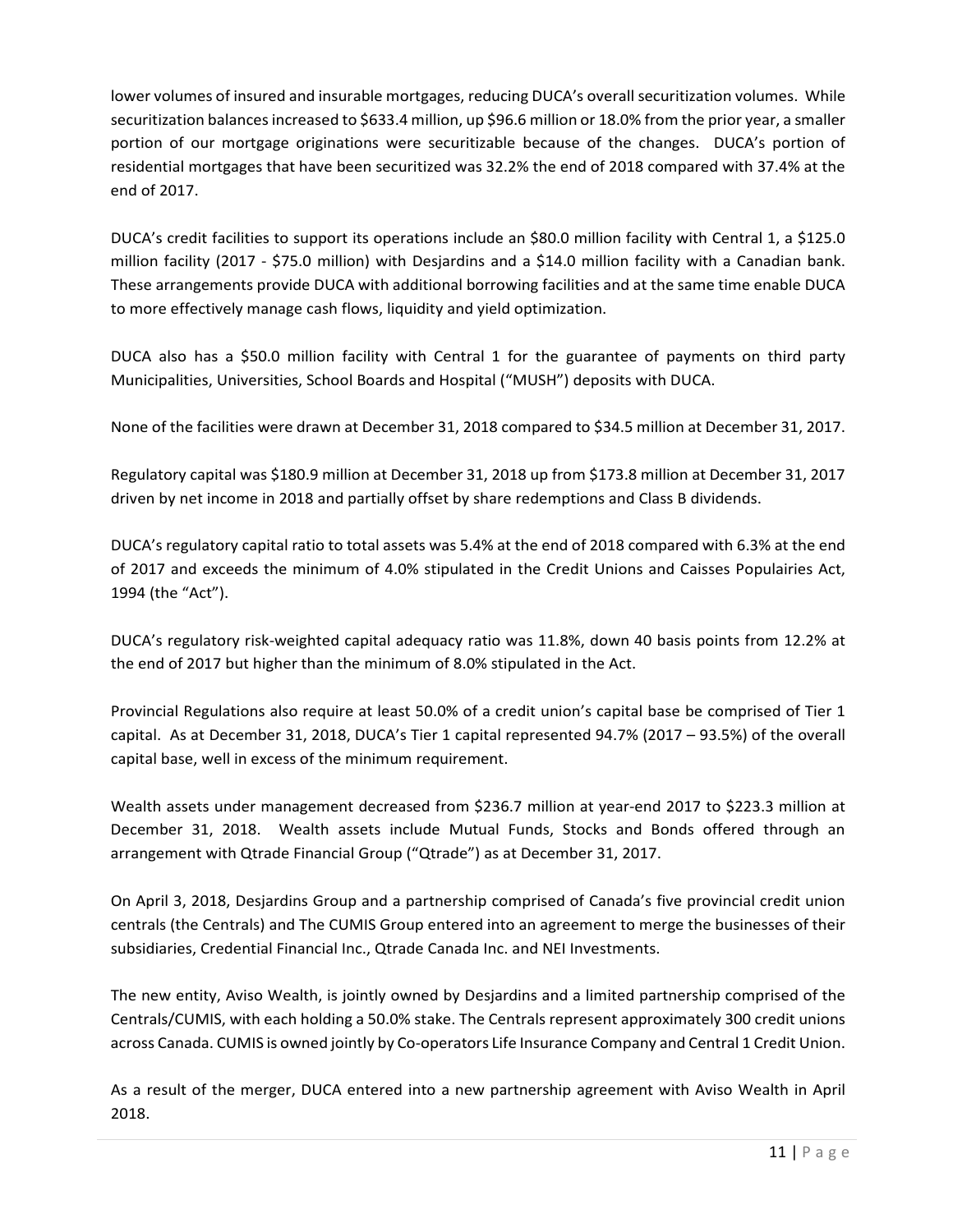## **Dividends**

DUCA's track record of profitability has enabled the payment of patronage, dividends on its Class A shares and Class B investment shares.

The payment track record for the last five years is as follows:

| (\$ millions)           | 2018 | 2017 | 2016                     | 2015                     | 2014 |
|-------------------------|------|------|--------------------------|--------------------------|------|
| Patronage return        | 1.2  | 1.2  | 1.2                      | 2.1                      | 2.0  |
| Class A shares dividend | 0.8  | 0.9  | 0.9                      | 0.9                      | 0.9  |
| Class B shares dividend | 1.2  | 1.3  | $\overline{\phantom{a}}$ | $\overline{\phantom{a}}$ |      |

During 2018, the Board of Directors declared a patronage return of 2.0% (2017 – 2.0%) consisting of bonus interest on Members' deposits and loan interest rebates.

On February 28, 2018, the Board of Directors declared a dividend of 3.0% on the outstanding amount of the Class B shares and a dividend of 2.0% on the outstanding amount of Class A shares to the holders of record at December 31, 2017. The dividends were paid on March 1, 2018.

On February 28, 2019, the Board of Directors declared a dividend of 3.5% on the outstanding amount of the Class B shares and a dividend of 2.0% on the outstanding amount of Class A shares to the holders of record at December 31, 2018. The dividends were paid on March 1, 2019.

DUCA paid over \$73.7 million to its Members in Class A dividends and patronage returns since introducing the profit-sharing Patronage program in 1998. DUCA has paid a total of \$2.5 million in Class B dividends to holders of Class B investment shares since 2017.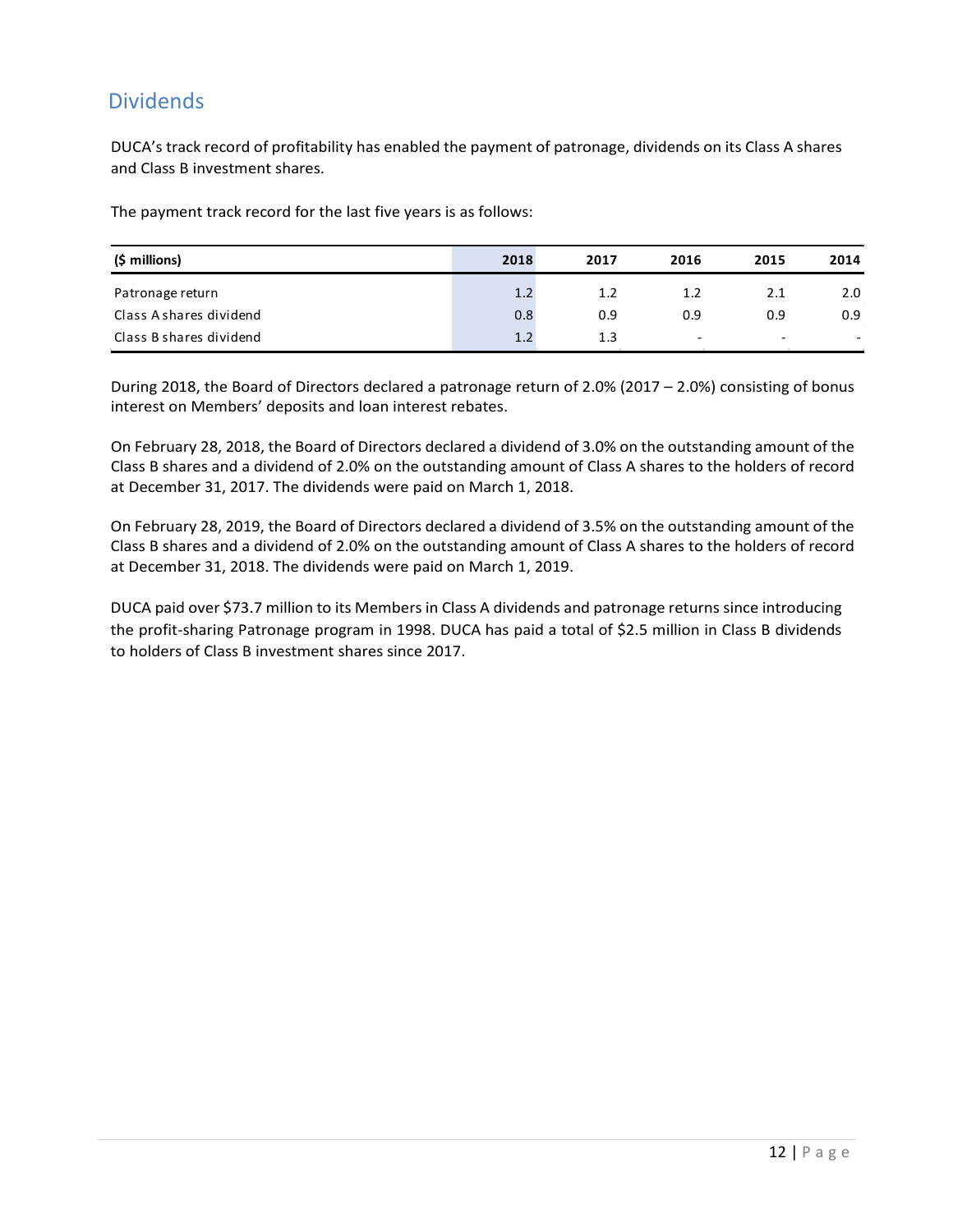# Capital Management

DUCA is committed to a disciplined approach to capital management and maintaining a strong capital base to support the risks associated with its business activities. At all times, DUCA adheres to capital regulatory requirements prescribed by the Deposit Insurance Corporation of Ontario ("DICO").

DUCA's capital management philosophy is to maintain a prudent cushion of equity to ensure ongoing economic stability as well as finance new growth opportunities.

DUCA's capital management framework establishes and assigns the responsibilities related to capital and sets forth both general and specific policy guidelines related to capital management and the reporting mechanisms.

DUCA's Capital Management is a key accountability of the Board of Directors (the "Board") of DUCA. The Board provides oversight and approval of capital management, including the capital plan included in the Annual Operating Plan ("AOP"). The Board regularly reviews DUCA's capital position and key capital management activities.

DUCA's capital requirements are provincially regulated and monitored by DICO for both the minimum regulatory capital and the risk weighted capital approach developed by the Bank for International Settlements ("BIS"). DICO established a minimum capitalization of 4.0% based as a percentage of assets and a minimum capitalization of 8.0% based on a ratio of capital to risk-weighted assets. In addition, at least 50.0% of a credit union's capital base, for meeting the standard, must consist of primary or Tier 1 capital that includes voting share capital, qualifying investment shares, contributed surplus, retained earnings, less intangible assets such as goodwill and deferred income tax assets.

At December 31, 2018, DUCA's capital to asset ratio was 5.4% (2017 – 6.3%), the risk weighted capital ratio was 11.8% (2017 - 12.2%) and the Tier 1 ratio to total capital was 94.7% (2017 – 93.5%).

Capital levels are monitored monthly based on our forecasted financial position, on both capital leverage and risk weighted basis. DUCA's monitoring and forecasting procedures track the expected growth rate in both assets and risk-weighted assets relative to earnings to determine if additional capital is required. These projections also take full account of any future impact of changes in accounting standards.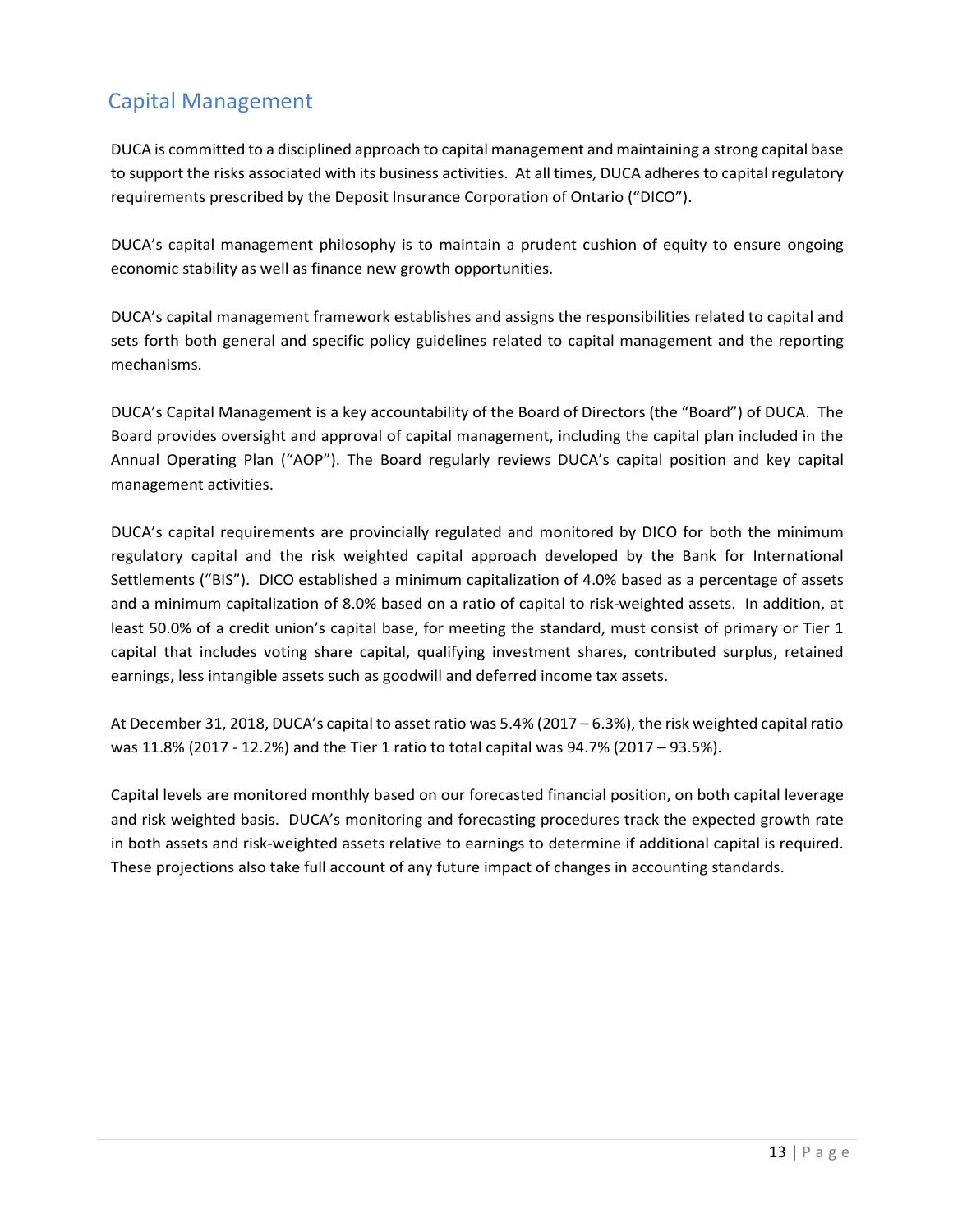### Risk Management

The Board is accountable for the risk appetite of the Credit Union and for overseeing the Credit Union's management of its principal risks. While the Board delegates accountability for the development and implementation of risk policies and procedures to the Chief Executive Officer ("CEO"), it retains responsibility for ensuring that these policies and procedures remain adequate and comprehensive and that the Credit Union follows them.

Included in this policy are DUCA's Risk Appetite Statements ("RAS") and Enterprise Risk Management Framework ("ERMF") which are integral parts of the Credit Union's overall ability to effectively manage risks. The RAS and ERMF involve the interaction of risk-related activities including oversight, risk assessment, risk quantification, monitoring, reporting, escalation, and risk controls.

DUCA's risk taking activities are undertaken with the understanding that risk taking, and effective risk management are necessary and integral to achieving strategic objectives and managing business operations. However, above all, risk taking activities are guided by the Credit Union's overarching objective of safeguarding commitments made to its Members and stakeholders.

DUCA's ERMF Policy reflects the following risk philosophy:

- DUCA's strategic objectives are established by balancing the requirement to safeguard the commitments the Credit Union has made to its Members and stakeholders, while generating an appropriate risk-adjusted return for our Members;
- The Risk Management function will be part of the management of the Credit Union with risk analysis and risk reporting forming part of the regular activities and on-going responsibility of all those who make decisions;
- All employees are to base business decisions on an understanding of the risk that will be accepted. This applies to transactions, products, planning, relationships with Members or suppliers and any other business activities. Risk management is about how DUCA makes decisions and ensures that all decision makers consider the potential impacts (positive or negative) of those decisions;
- All business activities will align with our Mission, Vision, Values, Code of Conduct and Policies;
- Providing financial services inherently involves the assumption of risk. On this basis, DUCA's business strategy, the effective management and acceptance of risk, and its related risk appetite are closely linked and integral components in business decision making;
- Business strategy choices are evaluated based on appropriate risk/return trade-offs, the serving of Members' best interests and satisfying needs of stakeholders. At the same time, strategic choices must fit within the Credit Union's risk appetite, which also is formulated based on serving Member best interests, satisfying needs of stakeholders, and the appropriate understanding and management of risks;
- The organization will maintain a culture that encourages all staff and the Board to be involved in open, honest, timely and critical discussions of risk;
- DUCA will develop and use a standard set of tools to assist in the identification, analysis, evaluation and reporting of risk.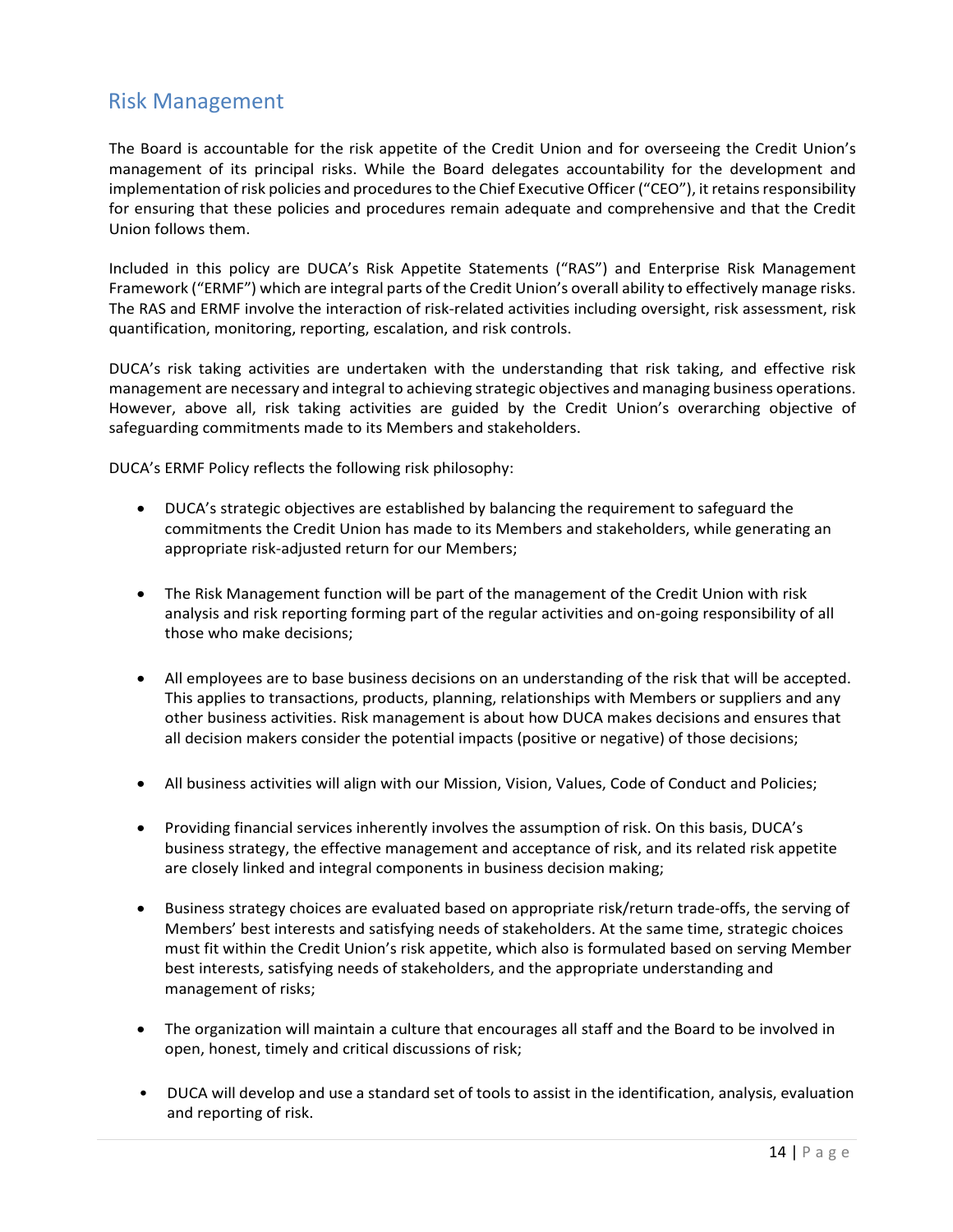The Credit Union's Board is accountable for the oversight of risk management that is centred on the "three lines of defense" model:

- 1st Line of Defense DUCA's first line of defense includes the CEO and business managers. Businesses are ultimately responsible for the risks they assume and for the day-to-day management of the risks inherent in the product, activities, processes, and systems for which they are accountable as well as the execution of risk mitigation practices consistent with risk appetite. Various committees are in place to oversee the day-to-day management of risk.
- 2nd Line of Defense DUCA's second line of defense consists of the Chief Risk Officer and the Risk Management function. This group provides oversight of risk taking and risk mitigation activities across the enterprise. The Management Risk and Asset Liability Committee ("MRALCO") also provides support to the Executive Leadership Team "(ELT") for overseeing enterprise-wide risk taking and risk mitigation activities.
- 3rd Line of Defense The third line of defense consists of Internal and External Audits which provide independent assurance that controls are effective and appropriate relative to the risks inherent in the business and that risk mitigation programs and risk oversight functions are effective in managing risks.

### Identification and Management of Key Risks

The identification, assessment and management of risk are critical elements of DUCA's ERMF program, both on a day-to-day basis as well as when any new business initiative or activity is undertaken. DUCA manages these risks as part of its risk management activities through the MRALCO.

Our ERMF defines and categorizes risk as outlined below:



### Credit Risk

Credit risk is the risk of financial loss when a Member or counterparty to a financial instrument fails to meet the contractual obligations of repayment and arises principally from the loan portfolio. DUCA's lending philosophy is established by the Credit Risk Management Policy ("CRMP"). The CRMP provides direction to management relative to:

- Formulating operational credit policies covering eligible purposes of loans, collateral requirements, credit assessment, risk rating and reporting, documentary and legal procedures, and compliance with regulatory and statutory requirements;
- Establishing a lending authority structure for the approval and renewal of credit facilities;
- Authorization limits are delegated to the Management Credit Committee ("MCC"), Chief Risk Officer and Risk Management personnel;
- Reviewing and assessing specific and aggregate credit risk;
- Limits in concentrations of exposure to counterparties;
- Compliance with agreed exposure limits. Monthly reports are provided to the MCC and to the Board on the quality of the loan portfolio.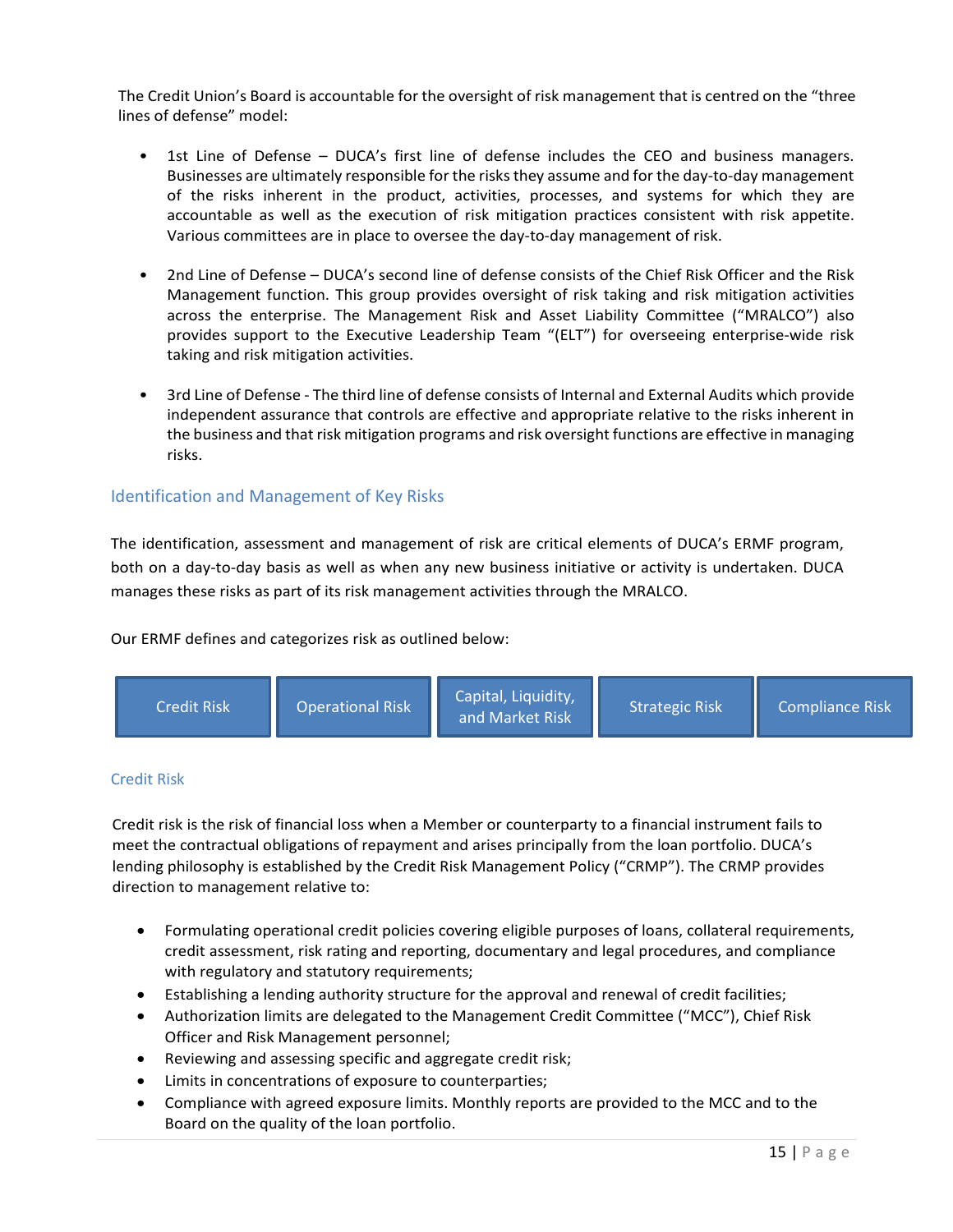#### Operational Risk

Operational risk is the risk of loss resulting from inadequate or failed human performance, processes or technology. DUCA is exposed to a broad range of operational risks including talent acquisition, retention, performance and succession, technology/systems failures, fraud/theft/misappropriation of assets, business disruption, information/privacy/fiduciary breaches or failed transaction processing. The failure to manage operational risk can result in direct or indirect financial loss, reputational impact, regulatory censure and penalties, or failure in the management of other risks.

DUCA manages operational risk through its policies, procedures and internal controls related to human resources, information technology development and change management and business operations. Complementing these policies, procedures and internal controls, are teams that focus on the enterprisewide management of specific operational risks such as financial crime, business continuity/disaster recovery, privacy and confidentiality, vendor management, project management, and information security and information technology governance. These teams have developed specific programs, policies, standards and methodologies to support the management of operational risk.

#### Capital, Liquidity and Market Risk

1. Capital Risk

The Internal Capital Adequacy Assessment Process ("ICAAP") provides a framework for evaluating and determining the amount of capital required to manage through unexpected losses arising from adverse economic and operational conditions. Modelling and stress testing, applied to both near- and longer-term planning, forecasting and strategic objectives, is a key component of the ICAAP. The ICAAP includes: calculation of required capital levels based on the financial plan for the upcoming fiscal year, application of stress testing related to key identified risks using sensitivity analysis to determine capital impacts under different scenarios, assessment of internal capital targets for reasonableness relative to the regulatory capital requirements and projection of capital levels over multiple years. The ICAAP is reviewed, approved by the Board, and submitted to DICO annually.

Application of the ICAAP in 2018 confirmed that DUCA's capital levels are sufficient. The Credit Union does expect higher levels of asset growth in the future and will proactively manage its capital to ensure capital sufficiency on an ongoing basis.

2. Liquidity Risk

Liquidity is the ability of a credit union to generate or obtain sufficient cash or its equivalents in a timely manner at a reasonable price to meet its commitments as they fall due. Liquidity risk arises from a credit union's potential inability to meet both expected and unexpected current and future cash flow and collateral needs without affecting daily operations or its financial condition. A credit union's obligations, and the funding sources used to meet them, depend significantly on its business mix, balance sheet structure, and the cash flow profiles of its on- and off-balance obligations. These include funding mismatches, market constraints on the ability to convert assets into cash or in accessing sources of funds, and contingent liquidity events, such as finding additional funds for undrawn loan commitments or replacing maturing liabilities.

The Credit Union has implemented the following liquidity metrics.

1. The Credit Union's key liquidity metric is the Liquidity Coverage Ratio ("LCR"). The LCR is a measure that aims to ensure that the credit union has an adequate stock of unencumbered high-quality liquid assets ("HQLA") that can be converted into cash at little or no loss of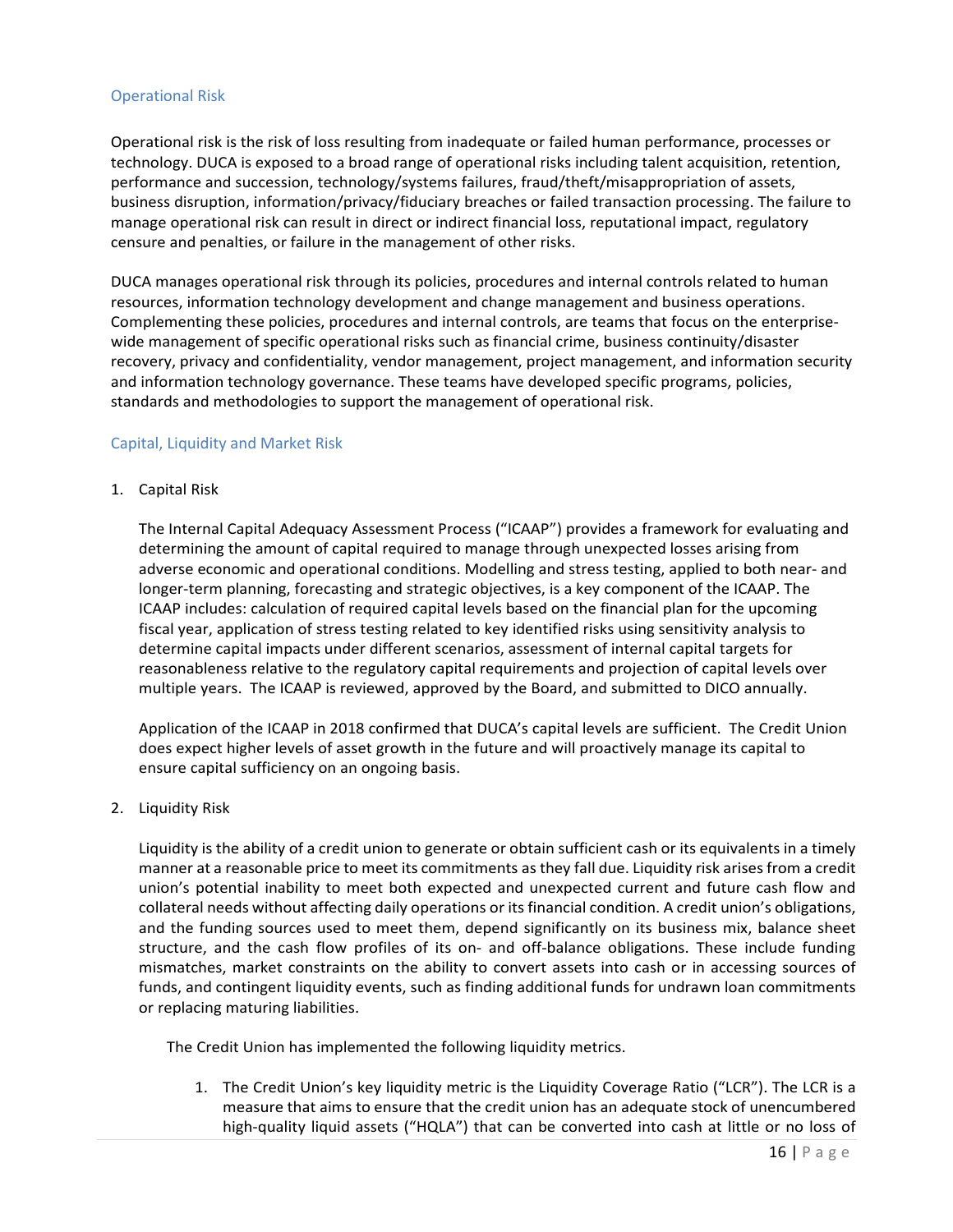value, to meet its liquidity needs for a 30-calendar day liquidity stress scenario.

- 2. The Net Stable Funding Ratio ("NSFR") is a standard that will require the credit union to maintain a stable funding profile in relation to the composition of their assets and offbalance sheet activities.
- 3. The Net Cumulative Cash Flow ("NCCF") is a liquidity metric that identifies potential future funding mismatches between contractual inflows and outflows for various time bands over and up to a 12-month time horizon. It measures the credit union's detailed cash flows to capture the risk posed by funding mismatches between assets and liabilities.
- 4. Another important metric developed by the Credit Union to measure liquidity daily is a measurement known as the Internal Liquidity Ratio ("ILR"). The ILR is measured as a total of unencumbered liquid assets divided by total deposits and borrowings.

The Board has established minimum ratios of 125.0% for the LCR, 110.0% for the NSFR, 100.0% for the NCCF, and 10.0% for the ILR. LCR, NSFR, NCCF and ILR ratios are monitored and reported to MRALCO and the Board Risk Committee/Board quarterly.

At December 31, 2018, DUCA was compliant with these requirements.

3. Market Risk

Market risk is the risk of loss resulting from changes in financial market factors, most commonly through interest rate changes. Interest rate risk is the sensitivity of DUCA's financial position to movements in interest rates. It arises from the fact that assets, liabilities and off-balance sheet instruments mature or re-price at various dates. As interest rates change, net interest income can be negatively impacted based on the distribution of these maturity and re-pricing dates. We assess our level of interest rate risk using an income simulation model. Through this model, we run various scenarios based upon expected interest rate levels and we manage our risk tolerance levels based upon a 1.0% shock to those rates. The process and procedures surrounding this are governed by a defined policy, which is approved by the Board.

At December 31, 2018, DUCA was compliant with these requirements.

### Strategic Risk

Strategic risk is the risk that DUCA is unable to identify and adapt to changes in the business environment and/or is unable to implement appropriate business plans and strategies.

DUCA manages its strategic risk through its strategic planning process. The ELT, led by the CEO is responsible for developing and recommending strategies and operational plans, which address key industry, competitive, and consumer trends as well as the Credit Union's key areas of strength and limitation. Strategies and plans are developed by the ELT to align with the overarching strategic direction set by the Board. To set direction and review progress, the Board provides input to, approves, and reviews annual strategic and operational plans, and evaluates performance toward goals and objectives.